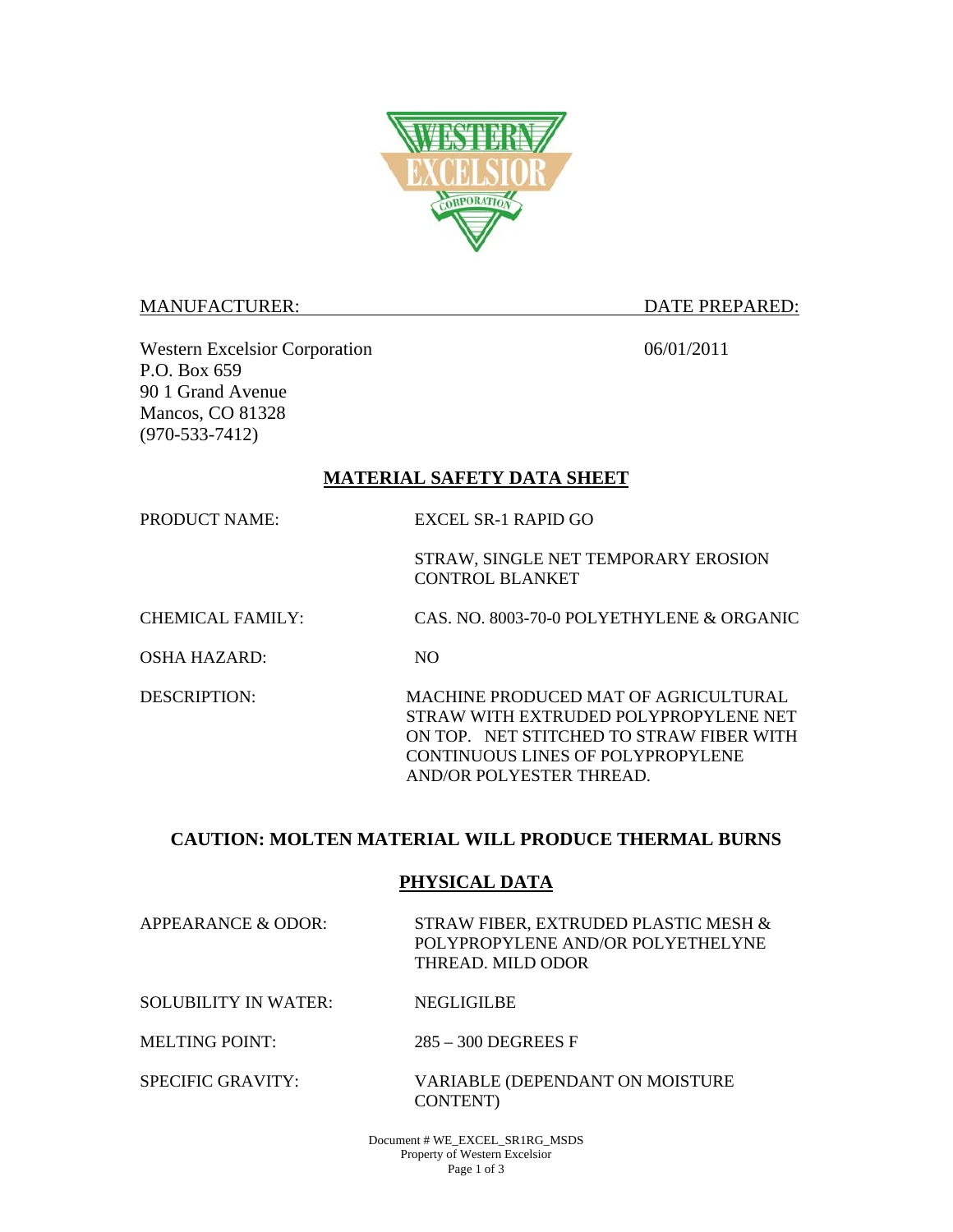% VOLATILE BY VOLUME: N/A

**PH:** 5

**FIRE AND EXPLOSION DATA** 

FLASH POINT: > 600 DEGREES F

AUTOIGNITION TEMPERATURE : > 400 - 500 DEGREES F

EXPLOSIVE LIMITS IN AIR: N/A

EXTINGUISHING MEDIA: WATER SPRAY, DRY CHEMICAL

SPECIAL FIRE FIGHTING PROCEDURES: SPRAY WITH WATER. WEAR SCBA AND PROTECTIVE CLOTHING TO PREVENT CONTACT WITH SKIN

UNUSUAL FIRE & EXPLOSION HAZARDS: STRONG TO SEVERE (if blanket comes in contact with ignition source)

# **REACTIVITY DATA**

STABILITY: STABLE

INCOMPATIBILITY: AVOID CONTACT WITH OXIDIZING AGENTS, DRYING OILS, FLAME, TEMPERATLTRES OVER 400 DEGREES F

POLYMERIZATION: WILL NOT OCCUR

**HAZARDOUS** DECOMPOSITION PRODUCTS:

 COMBUSTION WILL PRODUCE CARBON DIOXIDE, CARBON MONOXIDE, ALDEHYDES, & INORGANIC ACIDS.

# **HEALTH HAZARDS**

EXPOSURE LIMITS: N/A

EYE CONTACT: NO SPECIFIC HAZARD

SKIN CONTACT: MOLTEN MATERIAL WILL PRODUCE THERMAL BURNS

> Document # WE\_EXCEL\_SR1RG\_MSDS Property of Western Excelsior Page 2 of 3